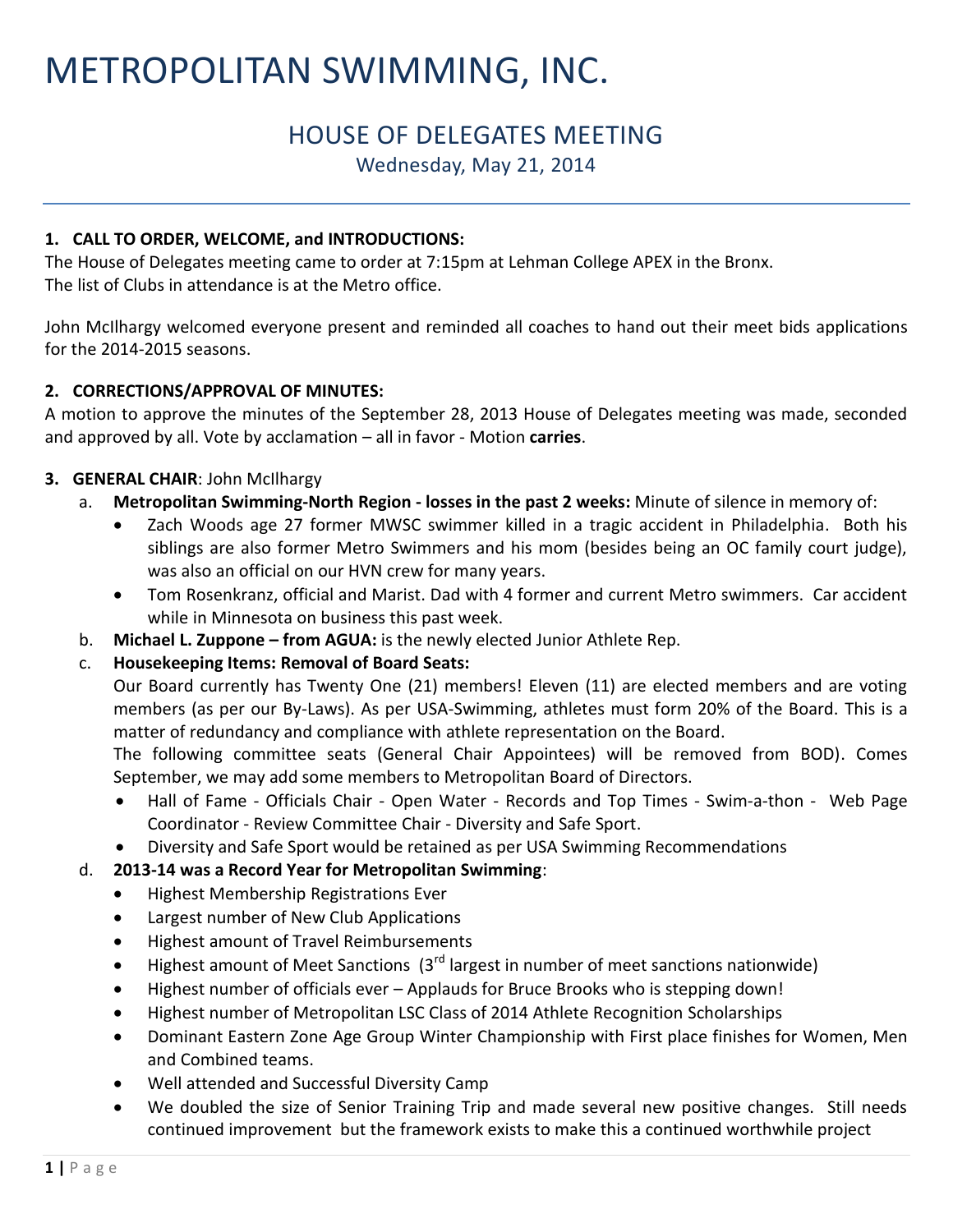- Permanent Metro Hall of Fame contracted and underway! It will be beautiful!
- **Congratulations**: Welcome to baby John William (Jack) Hansbury and congratulations to the happy parents – Alice Rooney Hansbury and Brian Hansbury!
- e. **Hall of Fame**: an interactive Metropolitan Swimming Hall of Fame will be built on the wall in the hallway of the APEX by the pool (right after the admission table). A copy of the design was available on PowerPoint. Two modules will be available: Hall of Fame and History of Metropolitan Swimming. We will need pictures and History. No HOF Dinner this year but we will host a Reception once the Interactive display is completed.

# f. **Eastern Zone Meeting: Fort Lauderdale, May 9-11, 2014**

- **Dues Increase to Eastern Zone: \$0.25 /Registered athlete** Metro increase from \$125 to approximately \$2,500. Reasoning: Move to Eastern Zone Review Board from Local LSC; Increased expenses from USA-S for Safe Sport and Diversity; Increased expenses for zone events; Increased expenses from zone officials
- **Next Spring Meeting:** in Virginia Beach sponsored by Virginia Swimming
- **2015 Winter Sectional Standards -** Technical Planning Recommendations: Motion to move all relays to prelims on Sunday – Motion FAILED Motion to incorporate a Sunday Distance Scratch Rule – Motion FAILED Stay with existing High Point Eligibility for Awards Motion to amended events/sessions for Sunday at Winter Sectionals – Motion FAILED LSC delegates to acquire feedback from their respective LSCs for discussion at USAS this fall replacement of the Winter LC Super Sectional Meet.

# **2015 Senior Zone Championship Meet Taskforce Update** To be considered at the Tech Planning Meeting: Should EZ should seek bids on an EZ Senior Zone LC Championship Meet for the summer of 2015? Technical Planning Recommendations: Motion to include an EZ Senior Zone Championship for 2015 – Motion PASSED

### **2015 Summer Super Sectionals**

Given this meet will now occur earlier in the season, should the EZ amend the current entry qualification window. Traditionally for an early August Super Sectional Meet, the entry window has been January 1st of the prior calendar year. Technical Planning Recommendations: Motion to amend the qualification window for Summer Super Sectionals - Motion FAILED

### **2014 Summer AG Zone Championships**

Does the body feel it would be appropriate to move towards a chase format with the 2015 Summer AG Zone Meet for all prelims and timed final sessions to reduce the overall timeline? 6:30am for prelim warm up and finals typically end between 9:00-9:30pm) - Motion to adjust event orders to balance the sessions across days for 2014–Motion PASSED.

Motion to potentially move to chase formats is deemed appropriate following the entry deadline for 2014 - Motion PASSED

For consideration at the EZ Technical Committee Meeting at USAS Convention this fall. Eastern Zone Technical Report [www.easternzoneswimming.org](http://www.easternzoneswimming.org/)

### **2015 Summer AG Zone Champs**

Concerns have been raised regarding 11/12 year old athletes swimming prelims immediately followed by finals with the existing Summer AG Zone Champ Meet format.

The Technical Chair has been asked to consider developing alternate meet formats that could allow the 11/12s to swim in the Prelim Session followed by a 10 & Under Timed Final Session, followed by finals similar to the Winter All Star AG Meet.

# **Future Winter All Star AG Zone Championships**

Does the body feel that the EZ All Star Age Group Championship is the appropriate venue for athletes 15 & Over or would it be more appropriate to move towards a 14&U Zone format?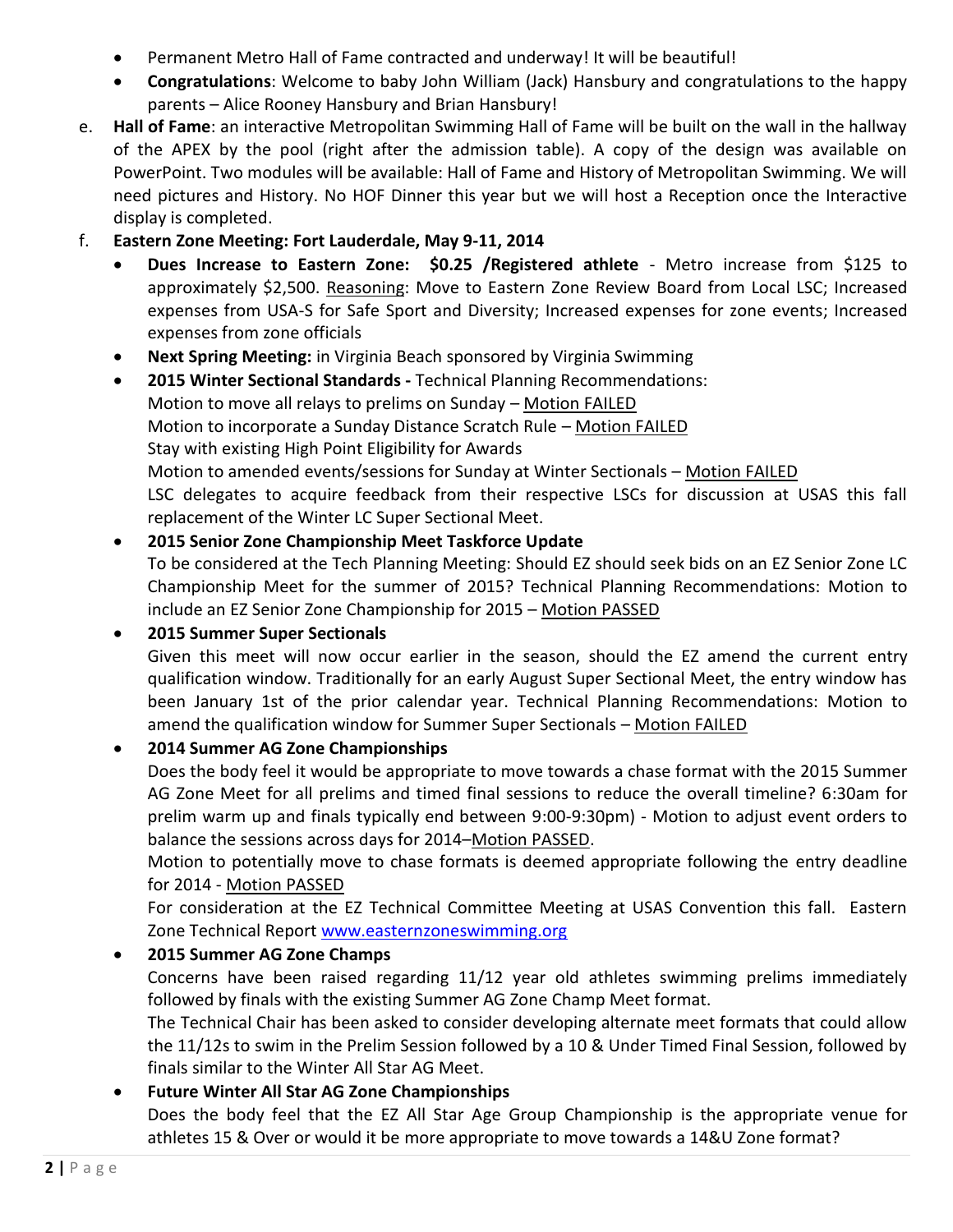A Senior Zone Meet would first need to be developed to accommodate the displaced 15 & Over athletes. The meet could have time standards with a minimum number of participants per event per LSC similar to the current Summer Zone AG Champs.

# **4. TREASURER:** Corinne Cody

- a. The following 2013-14 Budget Handouts were available at the meeting:
	- Budget vs. Actuals for the period ending May 16, 2014
	- Total income: \$316,573 (budget was \$377,250) Total Expenses: \$207,815 (budget was \$353,813
	- Excess income over expenses as of May 16, 2014: \$108,758 (budget was \$23,437)
- b. Spring Meets Travel Reimbursements:
	- NCSA Winter Champs: 43 athletes \$17,200
	- LC EZ Sectional Meet: 6 athletes \$1,200
	- SC Sectional Meets: 53 athletes \$24,800
	- Total Reimbursements: 163 athletes \$43,200
- c. Statements of Financial Position as of May 16, 2014

### **5: NATIONAL TIMES VERIFICATION / TOP 16**: Monique Grayson

- **a. SWIMS:** Reminders and suggestions
	- Meet Database & Meet Name MUST follow this pattern: YEAR MR TEAM Meet Name (e.g.: **2013 MR PATS** (or Patriots) **May Long Course Meet** (not Patriots 2013 May Long Course Meet.)
	- In meet set-up: State is **NY** (not NC) and Country is **USA** (not UAE) …To name your database do not use CAPITALS only – and do not add dashes "–" between each word
	- Results have been much better this year! Thanks to all clubs that hosted meets Still when there is a problem at the meet (yellow or blue line in Meet Manager) , please check the timers watches times and add them manually in bkup 2 and bkup 3 – don't just change the time without first adding the watches times.
	- Suggestion: use 2 backup buttons (plungers) if you have them It really helps to check the accuracy of all times. Remember to check the splits for hidden "official" time!
	- Try to add the DQ codes as it does help the coaches (and the swimmers and parents).
	- There are only a few swimmers left in the SWIMS Holding tank at this time. Great job from all making sure your swimmers are registered!

### **b. Scholastic All America 2014**

USA Swimming Scholastic All-America (SAA) – Applications for the 2013-2014 year will be available online at the USA Swimming website from June 1, 2014 to August 15, 2014. Time standards have not changed and are posted on the USAS Web site. 1360 scholar-athletes achieved SAA status in 2012- 13.Deadline for achievement of swimming criteria and academic achievement is June  $30<sup>th</sup>$  and the application process will close on August 21 $^{\rm st}$ .

# **c. High School and College Observed Meets:**

Colleges and High Schools' Section Chairs (or their representatives) must email their Championship meet Observation requests to Monique as soon as possible and at least 2 weeks prior to their meet. Forms are available on the Metro Website. High School coaches are asked to make sure that their USAS swimmers info is entered correctly in the championships' meet database: official name (and middle initial), birth date, USAS #

**d.** Monique, Mary, and John Yearwood (replacing Brian Hansbury) attended one of the four USA Swimming Zone Workshops (membership, registration, times, and safe sport). More in Mary's Report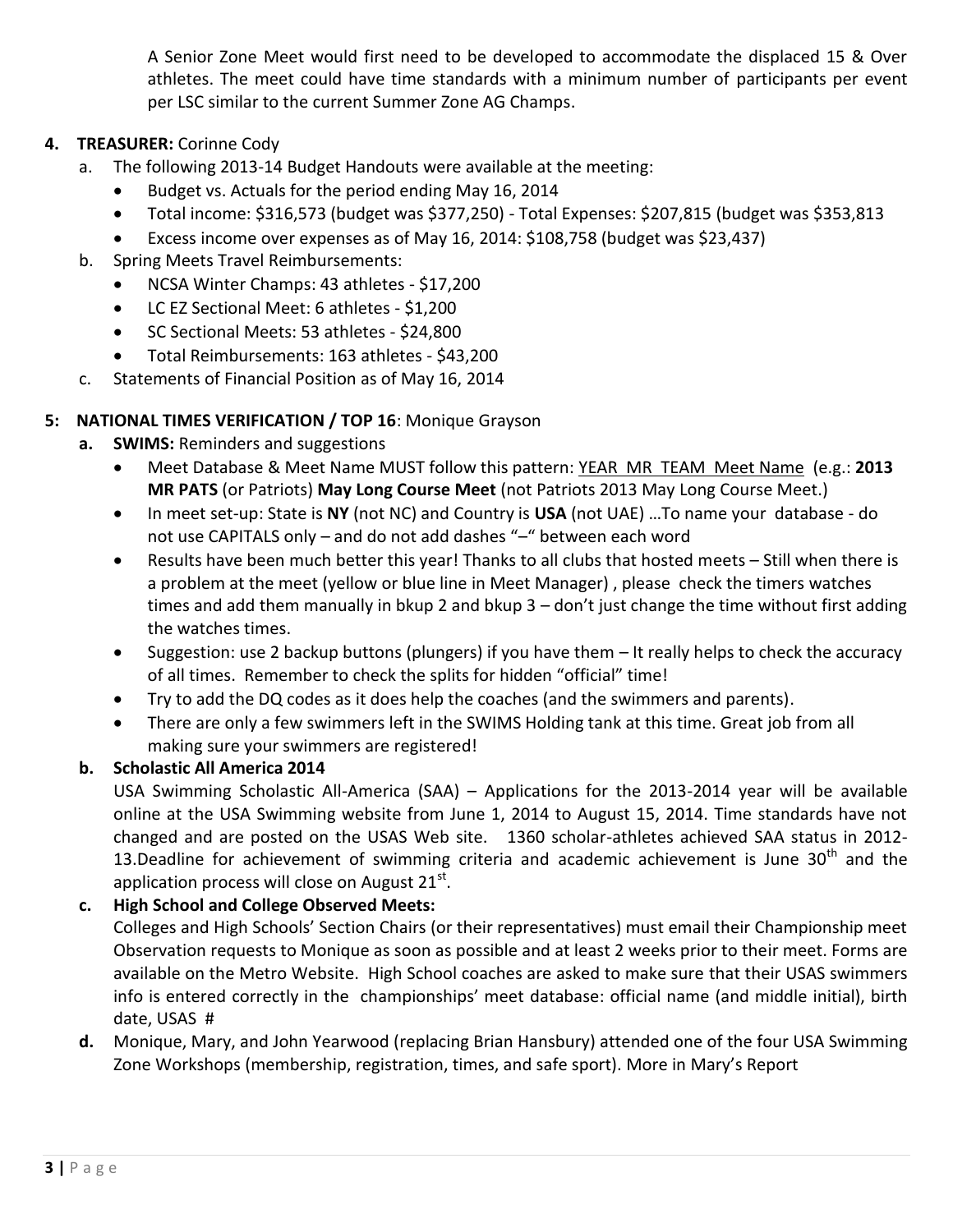- **6: OFFICE MANAGER/REGISTRATION REPORT**: Mary Fleckenstein
	- **a. Registrations Statistics:** As of Monday, May 19, 2014 we have the following members registered: Athletes – 10.039; Coaches – 532; Officials – 250; Others – 170; Clubs – 83; Total members – 10,943 We are ahead of our total from this time last year already.
	- **b. Coaches Certifications:** As we have stated before: Coach's current certifications are listed on their deck pass and club portal 24/7. Please refer to these before you contact office. Contact office if you have sent in a certification and it has not been updated.

Certifications sent in will be done as soon as possible. **DO NOT** expect to send in a cert on a Friday and be on the deck on Friday. Please do not wait to recertify until your cert has expired. Once your certification(s) have expired – you **CAN NOT** be on the pool deck in any capacity – coaching a practice or at a meet. Safety Training for Swim Coaches seems to be the biggest issue. You must present:

- a. **EITHERr** Full course of Safety Training for Swim Coaches which includes First Aid
- b. **OR** Safety Training for Swim Coaches Online Content only certificate **AND** a current Lifeguard certification. Both must be sent together. Your expiration date will be whichever cert. expires first.
- c. USA Swimming is working on getting YMCA Lifeguard Instructors as STSC instructors.
- **c. Foundations of Coaching –** New Coaches FOC 101 before registration, FOC 201 and Rules and Regulations before renewal.
- **d. New Club Registration Procedures:** As of June 15, 2014 any club applying for membership with USA Swimming must have the Head Coach and one other non-athlete member take the online CLBM 101 before the application can be submitted. In the club application process – you will have to add the completion certification with the club application. The club will have to complete CLBM 201 – in person (4 hour course) – before they can renew the following year. If a club, which has already registered but has not completed the CLBM, they will be required to take the full CLBM.
- **e. Club Portals:** Please remember to use your club portals a review of Club Portals was given in September. If you need your password – please email the Metro office. Latest update in the Club Portal now shows all coaches and non-member info and expiration dates. On the Athlete Roster – it now shows unattached swimmers and attach date, and a total number of athletes including the unattached. New reports will be available soon – tracking rate of improvement, membership retention, time standard achievements, splashes by stroke among others.
- **f. Metropolitan Swimming Portal:** Anyone can look at the Metro LSC portal–lots of good reports there! *LSC Level Membership Trends Report as of 8/31 (or as of 12/31) National Level Membership Trends Report as of 8/31 (or as 12/31) Splashes by Event Report Time Standards Achievement Report Time and Clubs to Achieve Time Standards Report Top Times Report*
- **g. Virtual Club Championships:** Please check out how your club is doing great way to see how your club is doing and set goals for the future! Great evaluation tool! Use those Club Portals!
- **h. SWIMS Database:** The database has no idea if you move, change clubs, get married etc. unless you tell the office. Please email updates on any changes. We have been using "Mailchimp" – if you have not gotten something as a coach or club representative – chances are your email address is not correct. Again – please check your club portal to verify information and email the office with any updates. This applies to swimmers also – do not put club address for swimmers address – many cards being sent from USA Swimming are being returned for bad addresses.
- **i. Transfers:** A swimmer who has ever been registered with USA Swimming before and registers with another club must fill out a transfer form – whether it is past the 120 days or not.
- **j.** Sanctions: Metro has had 180 sanctioned meets since 9/1/13. This is the 3<sup>rd</sup> highest number in the country: 145 Regular Sanctioned (this is 3<sup>rd</sup> also) - 7 Approved - 28 Observed.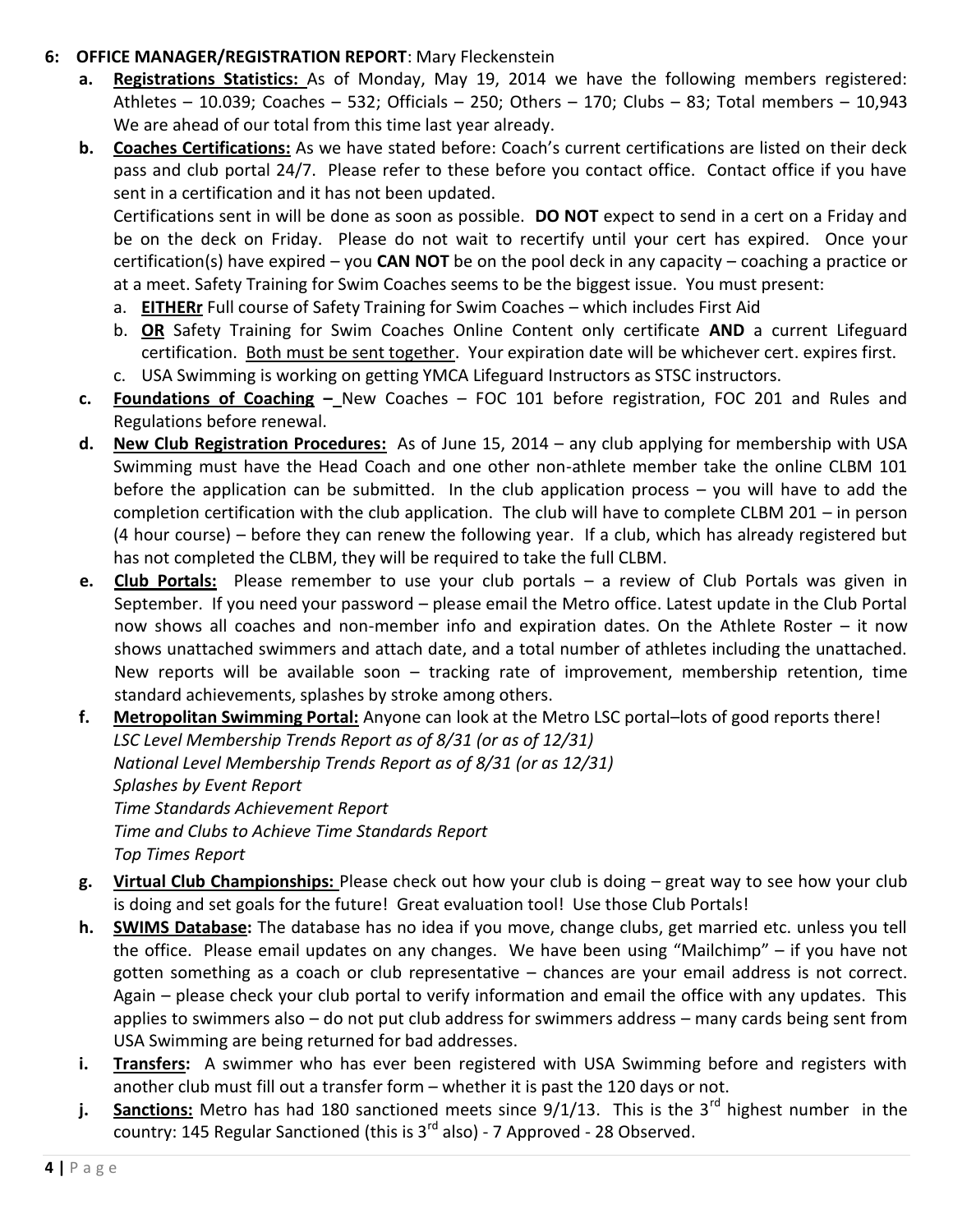Approved meets must have and Admin official.

Just a reminder – all sanction requests must include the name and contact info of the meet director, meet referee and admin official. Do not just put down a name – these officials must have agreed to work the meet. If that person changes before the meet – please contact the Metro office as soon as you know who the new person will be.

- **k. Apprentice Officials:** Any person requesting to be an official must be entered into the SWIMS database as a non-member of USA Swimming. There is no charge for this. Once entered they have 60 days to complete their apprenticeship. During this time they may take background and athlete protection training. If you do this during the non-member time – please inform office when you become a member to match your records.
- **l. Pre-employment screening:** Each year a club must check off on club application whether or not that they conduct pre-employment screening on all new hires – this is for any new coach/employee – whether they have coached another team or not.
- **m. Background Screening Info:** Just a reminder that your background screening is scanned every 30 days for any code of conduct violations. If you do not renew your membership – you must contact Sterling to stop your background screening.

Coaches and Officials must take a Level 2 background screening. Chaperones and board members may take level 1.

- **n. Coaches who are also Athletes:** Coaches that are also athletes but if coaches & swims for different clubs – You will need to pay for 2 registrations (athlete and non-athlete). You will be given a second ID# for membership. The ID# will have the #2 in front of the ID# and a #2 as a middle initial. You will need 2 different deck passes – as deck pass only allows one account per id#. Please inform the office if you are registering for both!
- **o. Deck Pass:** Please use your deck pass to print your temporary card and have on deck with you. You can only print from a computer – not your phone! There is no excuse to not have a printed card on deck at a meet. Updates to certifications are live in the database. Background and APT may take time.
- **p. Registration, Times and Safe Sport Workshop –Mary Fleckenstein & Monique Grayson– May 16-19:** Most of the information given during the meeting has been incorporated in the above report for registration.

Explanation of the three different types of meets – Sanctioned, Approved and Observed.

Can have a dually certified meet for Masters and USA Swimming. More info will be available after convention. Basically if masters swimmers want their times in the USA Swimming database – fill out form before the meet if it is not a USA Sanctioned meet.

Refresher in the wonderful options in the SWIMS database were given: when a club loses their database we can send times, IMX, top times, records (national and local), scholastic All American- there were over 1300 last year!

- **q. Coming in the near future – possibly this September:** Online Registration All registrations will go through a third party vendor – club will upload registration and it will be checked through vendor to run through SWIMS database. If any errors – it will kick back to the club to fix. Once it is all clear – it will be sent to registrar to upload into SWIMS. The registrations will not be accepted until correct and paid for. As we get more information on this we will let you know. There will probably be a convenience surcharge added to the amount of the charge.
- **r. Safe Sport Coordinator:** It is recommended and will be mandatory in the near future that each club appoint a Safe Sport Coordinator. Start thinking about who you will put into this important position.
- **s. Lack of Meets:** Many LSC's are seeing increases in Tri/Quad meets to meet the needs of the clubs
- **t. Officials:** Trend in Country Promote new officials at new parent meetings at club level ask to attend early season meeting. Some LSC's – no officials – no travel funds – or limited travel funds to swimmers. It is a give back to the LSC to provide officials.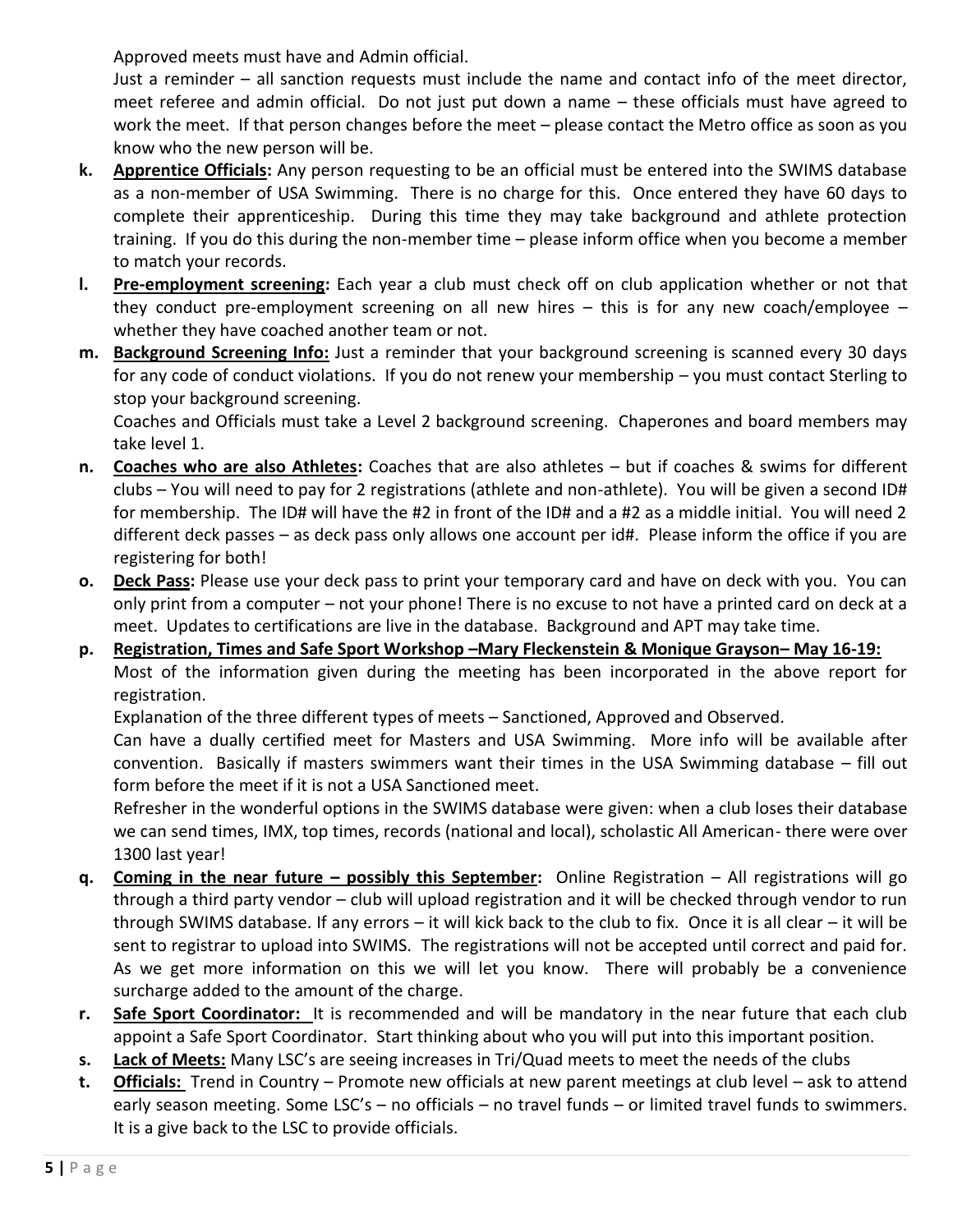Meet Director should not be Admin official. Admin should be looking at results – solves times issues (15 second 50's for a 10 year old!!) Please look at the results before they are sent to SWIMS. Some LSC's are making all officials take AO training.

Other items discussed at meeting:

- USA Swimming Web Site home page getting revamped
- National Meet restructuring gap between Sectionals and Junior Nationals. Number of ideas being bounced around – second site for Juniors, Grand Prix for 18 & under; Being proposed is Legends (probably won't be called this). Meet 2.5% slower than Juniors. May have 2 Winter Juniors.
- Hopefully new time standards for OT will be available at Convention.
- Twitter account @USAswimStats
- Foreign coaches not registered with USA-S can't coach USA Swimming athletes on USA deck.
- **u. SAFE SPORT** presentation at Zone Workshop Presented by Liz H from USA Swimming and John Ingram, Colorado Springs Detective for Crimes against Children unit.:
	- USA Swimming definition of Bullying: 2 types of bullying: Direct – physical, hitting, making someone do something they don't want to do, verbal Indirect – gossiping, rumors, lies, leave someone out
	- Bullying can be a single person or a group.
	- Makes people feel hurt, depressed, low self-esteem, scared, alone, alone
	- Social Media plays a huge roll larger audience
	- Bullied children may kill self or others (Columbine, VT)
	- Line between teasing and bullying needs to be defined.
	- Characteristics of a Bully feels excited by behavior, enjoys power, cause pain, can be any spectrum of intelligence and talent, lack compassion, empathy, all shapes and sizes
	- Who is target: doesn't fit in, physically weak, minorities, appearance, overweight, emotional, any reasons.
	- How to deal: Avoid bringing expensive things to pool, school; hang out with friends, avoid unsupervised areas, done walk alone, don't act scared. "**No one can make you feel inferior without your consent**" – Eleanor Roosevelt -- Report, Report, Report – Be a Hero Bystanders – feel part of the group – feeling power with the bad guy, entertained – they don't speak up, afraid that if they say something bully will turn on them.
	- Report vs. Tattling: **Tattling** – trying to get someone in trouble; **Report** – trying to help someone
		- What is our obligation if it happens at school do we step in? Could be a matter of extra supervision, check on kid being bullied, safe place for swimmer, and ask questions: Are you dealing with a Bully? Do they use size strength; Bigger, stronger than others; Do they have empathy; Have they been bullied; Do they avoid thinking about others feelings
		- How to Stop a Bully : Report to Head Coach, Board; Ensure Safety; Report to law enforcement if required; Leadership team meets with victim and parents so they understand what is going on; Leadership team meets with offending child; Consider all information; Speak with people involved; Identify bully's intentions (if possible) – explain behavior expectations, code of conduct; Identify specific risk areas – spell out how bully can manage his/her risk.
	- **GOLDEN RULE – Treat others the way you want to be treated"**
	- **Victor Vieth Report –** Task Force formed after report came out. Recommendations from task force to be presented at Convention – short and long range goals. 58 recommendations were dealt with and the task force broke them all down individually. 5 phases. Pre-employment additions are part of it – Coaches panel will be redefined – is it normal practice. This report is online already. Was presented to USA Swimming Board in early May and approved.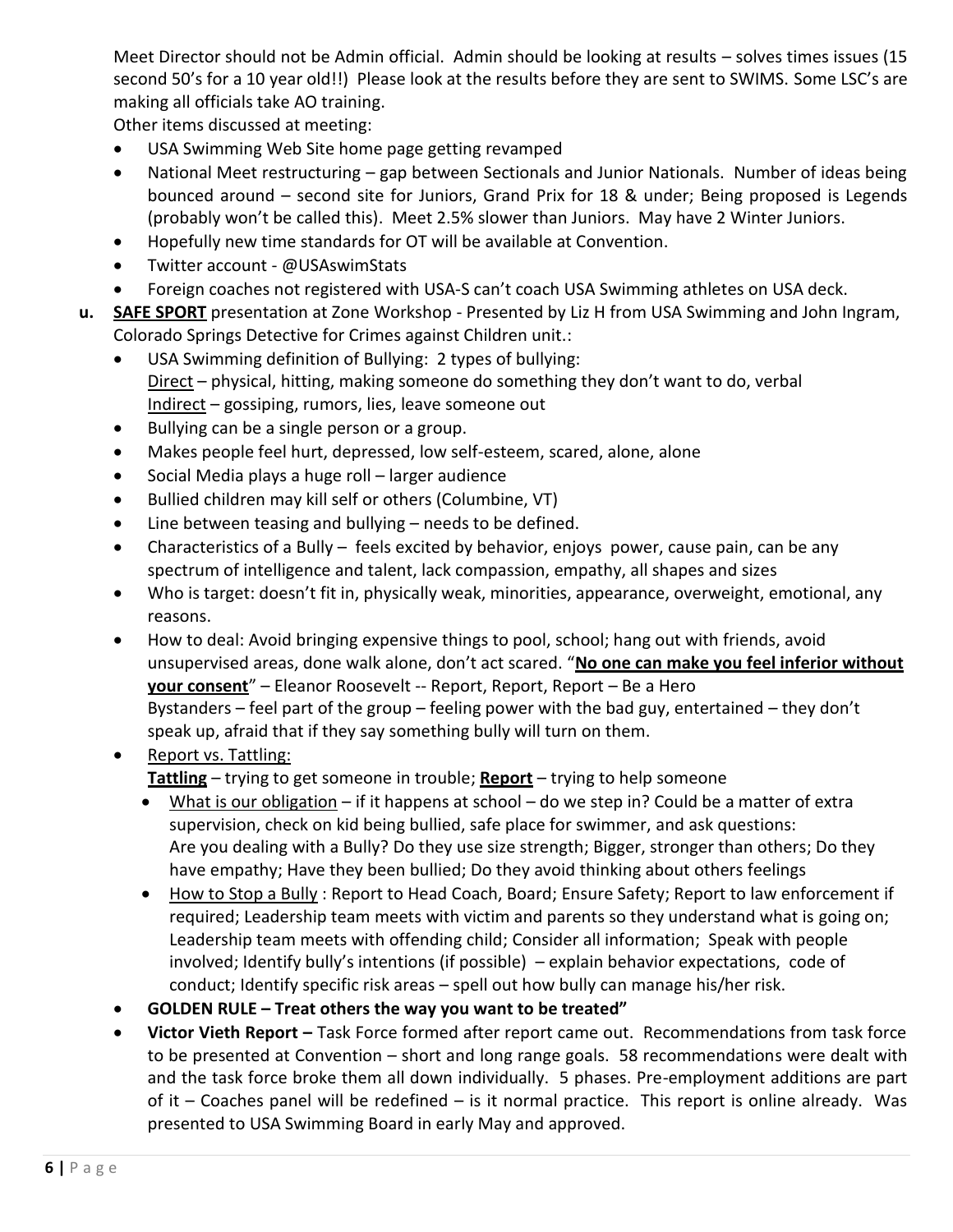# **v. Safe Sport Chair Workshop**

- Role of Safe Sport Coordinator is not investigator but information provider
- LSC's have been supporting Safe Sport
- How do we get the information out?
- Visit Clubs to give information, plan of actions within the team
- Bag tags and other give-away items to promote safe sport
- Use House of Delegate Meeting to put on presentation bring in speaker
- Use social media to promote
- Try to make info fun not requirement have to issue
- Maybe if incident state what it was and promote how you can prevent in future
- Take bad situations and make it a training opportunity
- Promote Parent and Athlete Safe Sport Programs
- Maybe incentive to clubs that do parent and athlete training
- Use famous parent in LSC to put a 15 second promo
- Teams should have link to safe sport on their websites
- USA Swimming does follow through with every case presented

# **w. Mandatory Reporting -** [www.childwelfare.gov](http://www.childwelfare.gov/)

- By 1967 all 50 states had mandatory reporting laws, 1974 Federal laws; State laws vary all states require some professions to report
- Signs of abuse self destructive behavior, withdrawn, uncomfortable with physical contact, soreness, inappropriate clothing, fatigue, steals food, reports no caretaker, late or absent, physical changes
- To find state laws [https://www.childwelfare.gov/systemwide/laws\\_policies/state/can/](https://www.childwelfare.gov/systemwide/laws_policies/state/can/)
- Private place to talk does not have to be alone just away from others Reassure child I'm glad you told me - Listen calmly and openly
- Write down facts in child's words Report to designated person Respect confidentiality Do not quiz or interview – let trained person do this - Reporting affects future and past abused children - Be a good witness – don't insert information - Not reporting when you are a mandated reporter is a misdemeanor - Person reporting is protected if made in good faith, Intent is to protect children - Provide help for parents, Local organizations have resources available

# **7: ADMINISTRATIVE VICE CHAIR:** Denise Byrne

- a. New and online now Club Development and Business Management Required Course for all new clubs is now online and is Course 101. For recertification every 3 years, take Course 201.
- b. Meet Directors, Admin Officials and Admin Refs will be updated once a month. If your information is incorrect, please email me at [Denise.Byrne@metroswimming.org](mailto:Denise.Byrne@metroswimming.org)
- c. Reminder to take the correct test; i.e. Admin Official for Meet Directors and Admin Officials and must be taken every two years and requires Level II background checks.
- d. Admin Ref's must take the Admin Ref test and recertify every 2 years.
- e. Meet Referees: Please remember to include the Admin Official in your OTS reports and provide that report and your official session timelines to you Meet Directs for inclusion with the Post meet reports
- f. Swimposium 140 Participants Excellent feedback on the clinics. Thank you to Mary Fleckenstein, Laurie Lawson, Enrique Naudy and John McIlhargy for their assistance the day of the Swimposium and thank you to Marty and his staff for making sure that facility was set up for the clinics.
- g. Club Achievement: Congratulations to Asphalt Green Unified Aquatics, Badgers, Condors, Manhattan Makos, Northern Dutchess Aquatic Club, and Westchester Aquatics for their success in qualifying Senior National and Top National Age Group swimmers. See minutes on Metro website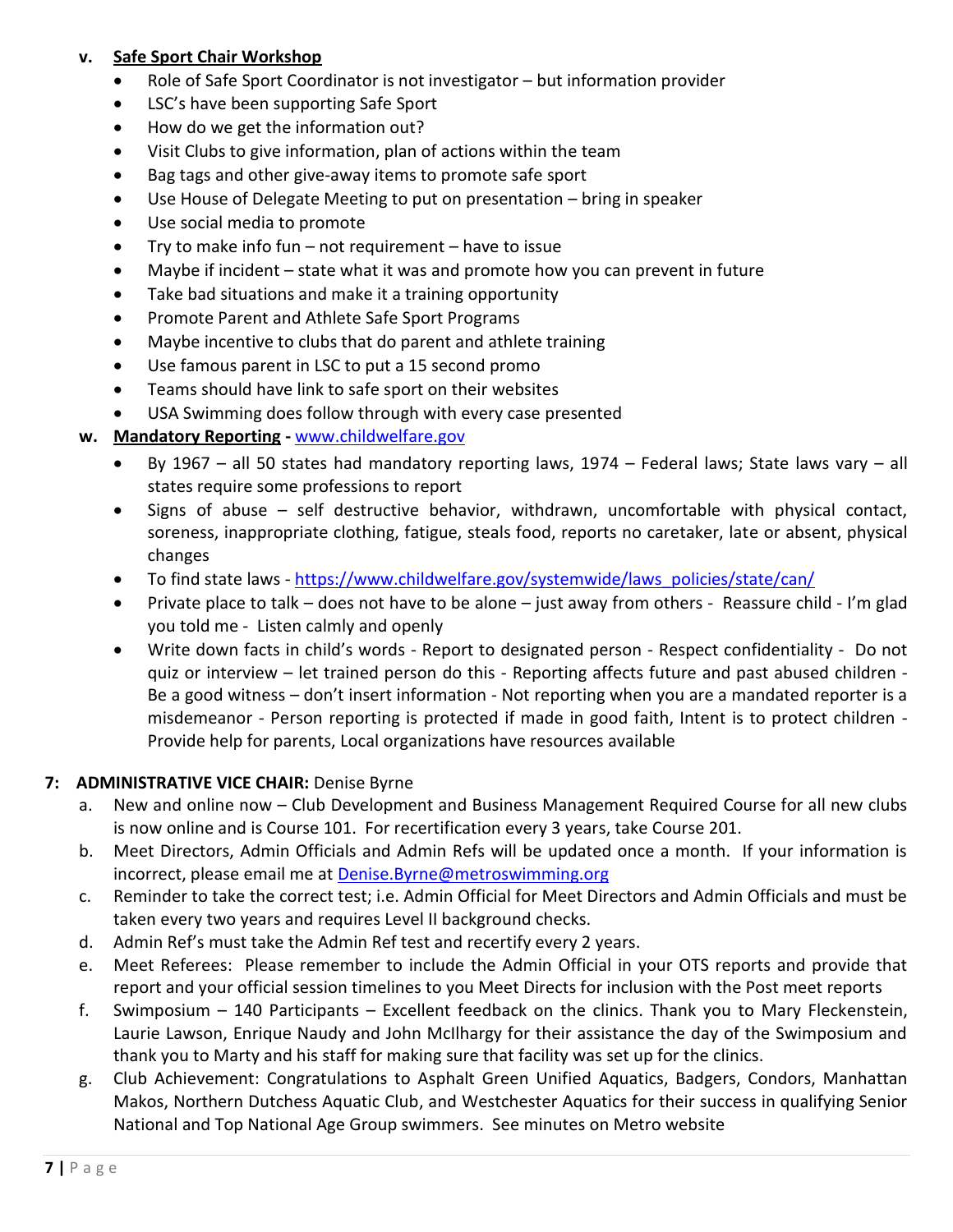# **8**: **DISABILITY:** Denise Byrne

More teams are inquiring about inclusion for Swimmers with disabilities and attending Metro meets. Thank you to the host clubs for making every effort to include these swimmers.

**9: SENIOR CHAIR:** Don Wagner (Don was not in attendance at the meeting)

**Senior Training Trip Positive Changes:** Moved to local venue-Chelsea Piers, CT; Trip was more Inclusive-40 Athletes; Senior Committee brought in National Coach Sergio Lopez and Athlete Peter Vanderkaay **Thank You Coaches**: Elliott Ptasnik, Edgar Perez, Don Wagner, Katie Dugan, Nikolay Shevchenko

# **10: AGE GROUPS:** Edgar Perez and John Yearwood

- a. **Zone Meet Recap**: Metro finished in 1st place at Zones in March 2014 women, men, combined!. Kids swam extremely well and set many Metro and Eastern Zone Records!
- b. **Questions that will need to be answered at the EZ meeting at Convention in September**:
	- Does Metro feel that the EZ All Star AG Champs is the appropriate venue for 15 & Over athletes or would it be appropriate to move towards a 14&U Zone format?
	- Does Metro feel that the EZ should develop a Senior Zone Meet to accommodate the displaced 15 & Over athletes. The meet could have time standards with a minimum number of participants per event per LSC similar to the current Summer Zone AG Champs
	- Does Metro feel that the EZ All-Star AG Winter Champs should be split into 2 meets (North & South) instead of the one meet format for the whole Zone?

Please contact John Yearwood/Edgar Perez as soon as possible to give them your opinion on all 3 questions.

# **11: DIVERSITY AND INCLUSION**: Elliott Ptasnik

John Yearwood gave the report for Elliott who was not at the meeting.

- a. On Saturday, April 26, Metro hosted an Outreach Clinic at the Madison Boys Club in Bronx, NY. 80 athletes, two Olympians and several Metro coaches attended the event which included a stroke clinic, water safety talk, a dry-land session and an educational parents' meeting.
- b. Update: Partnership between NYC Parks & Rec. and USA Swimming is moving along
- c. Future Plans we are looking to expand and host 3 or 4 Diversity & Inclusion clinics in order to reach all the areas of Metro.
- d. Coaches Clinic in September at the New York AC in Pelham info will be on the Metro web site.

# **12: COACHES REPRESENTATIVE**: Amine Boubsis

Amine Boubsis announced the 2013-14 Coach-of-the-Year Awards:

- a. Senior Coach of the Year: John Collins (Badger)
- b. Age Group Coach of the Year: Carle Fierro (Westchester Aquatic Club)

### **13: ATHLETES' REPRESENTATIVES**: Nicole Papsco

- a. Mac introduced Michael Zuppone as the newly elected Junior Rep. In addition: Frances Warren, Gregg Byrne, and Julian Mackrel (not in attendance) are our Athletes' Reps. appointed by General Chair
- b. A motion was made, seconded and approved earlier at the BOD to change the Metro Swimming Athletes Rep. Election Procedures at Senior Mets to an electronic voting system (email vote by all athletes 13 and Over, for one week, beginning on the first day of Winter Senior Mets. This is a change for the Policy and Procedures Manual.

### **14: ELECTIONS:** Mary Fleckenstein

The Nominating Committee presented the **slate of officers** for election. There were no nominations from the floor. A motion was made to accept the following members for a two-year term. The above motion was seconded. All voting members were in favor – **Slate of officers was accepted as voted on by acclamation**.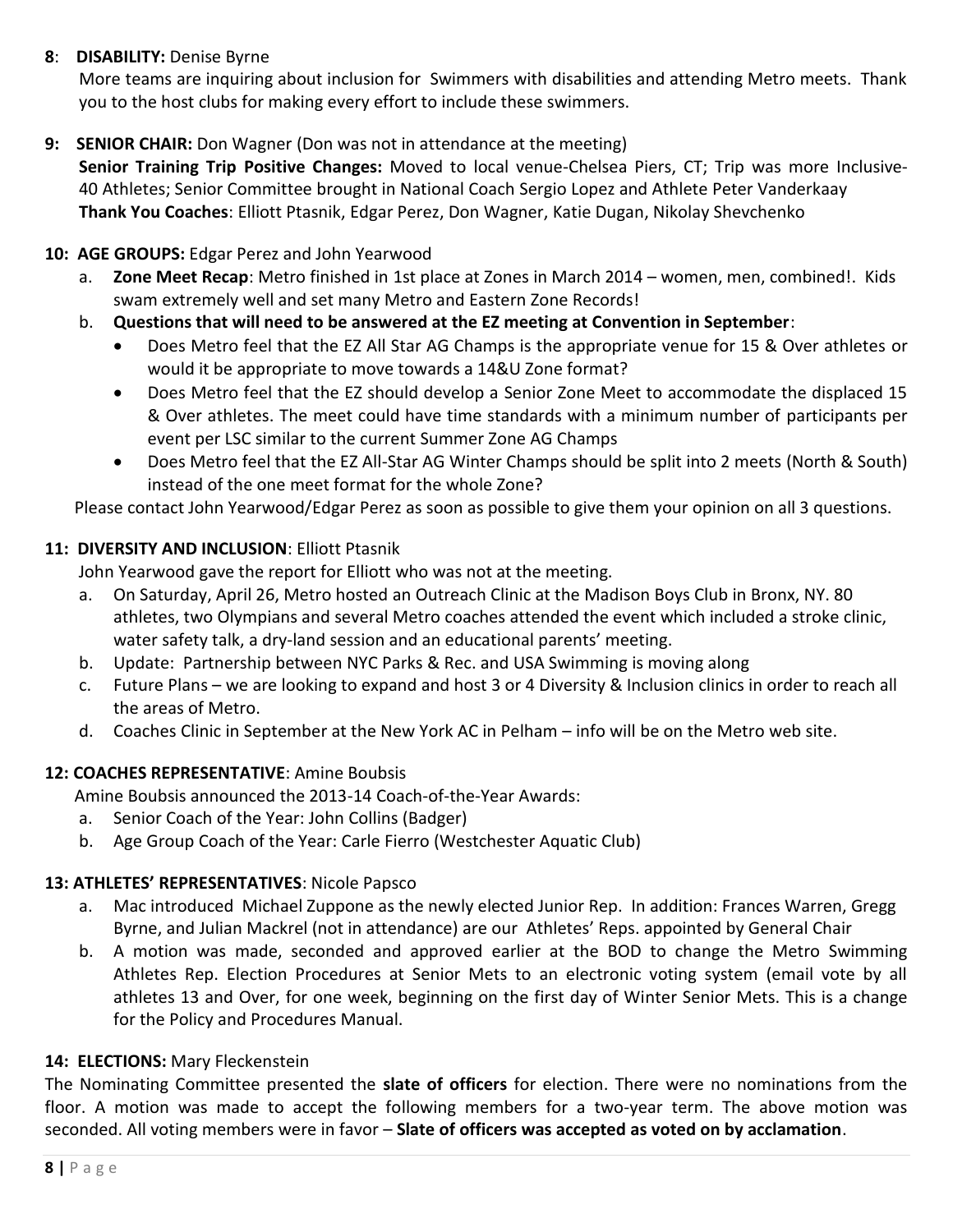- a. General Chair: **John McIlhargy**
- b. Administrative Vice Chair: **Denise Byrne**
- c. Secretary: **Monique Grayson**
- d. Senior Vice Chair: **John Collins** and **Dave Ferris** as Co-Chairs (Jim Wargo withdrew is candidacy)
- e. Finance Chair: Nominated from the floor: **Bob Fitzsimmons**
- f. Junior Athlete Rep.: **Michael Zuppone** (elected by Athletes)

The Nomination Committee also presented the following **slate of officers** for election:

a. Coaches Representative: Amine Boubsis, David Rodriguez, and Jonah Montgomery (nominated from the floor) – Vote by Registered Coaches in attendance took place (green ballot): **Amine Boubsis**

A motion to accept the above nominations was made and seconded. All were in favor. **Motion carries.**  Congratulations to all! A motion requesting the Secretary to destroy the ballots was made, seconded and approved by all. **Motion carried.**

# **15: OFFICIALS REPRESENTATIVE**: Bruce Brooks and Bob Fitzsimmons

 **Leadership Team and number of officials by region**: Total: 249 officials **Hudson Valley North:** (Sullivan, Orange, Dutchess, Putnam,) Mark Amodio (NYSA) - #50 **Hudson Valley South:** (Westchester, Rockland) Steve Kessler (BAD) - #76 **New York City:** Kris Sawicz (FLY) - #39 **Nassau County:** Rich Brown (LIAC) - #41 **Suffolk County:** Jacky Spierer (UN) - #25 **Unattached**: #18  **Teams with the most officials:** LIAC 28; BGNW 20; AGUA 17; COND 14; PATS 10; NDAC 10; TVSC 8

 **Goals:** Need 400 Officials for LEAP 2; Target 300 by end of year; Setting up a regular Clinic schedule;

Consistent and fair officiating throughout Metro.

Bob Fitzsimmons thanked Bruce Brooks again for his dedication during all his years as Officials Chair.

# **16: SAFETY/SAFE SPORT:** Brian Hansbury

- a. Safe Sport is catching some speed at USA Swimming and the growing concern are the guidelines regarding certifications. Metro is at the bottom of the list among all LSC's – only 21 athlete's members have taken the online test! We need to educate the parents and athletes. Kids need to be educated in order to protect themselves. Be proactive.
- b. Background check and pre-employment check must be done.
- c. If you see something at meets … say something no massaging athletes boundaries are needed.
- d. Reminder to coaches: no Facebook, Instagram, etc. with your athletes!!!

# 17: **TECHNICAL PLANNING:** David Ellinghaus

The proposed Championship meets calendar for 2015 and the updated time standards for 2014 Long Course season were posted on the Web site earlier in May.

A motion to adopt the proposed calendar was made and seconded – vote by acclamation – **motion carries**.

a. Metropolitan Swimming Proposed Championship Meets Calendar for 2015

| February 14-15-16      | Zone Team Qualifier            | Metro-run meet               |
|------------------------|--------------------------------|------------------------------|
| February 19-20-21-22   | Senior Mets Short Course       | Metro-run meet               |
| February 27-28-March 1 | Silver Championships (3 sites) | North: NYSA                  |
|                        |                                | Central: APEX                |
|                        |                                | South: TVSC                  |
| March 6-7-8            | 8 & Under Championships        | Condors at Felix Festa       |
| March 13-14-15         | <b>Junior Olympics</b>         | <b>LIAC at Nassau County</b> |
| March 13-14-15         | 15-18 Team Challenge           | <b>LIAC at Nassau County</b> |
|                        |                                |                              |